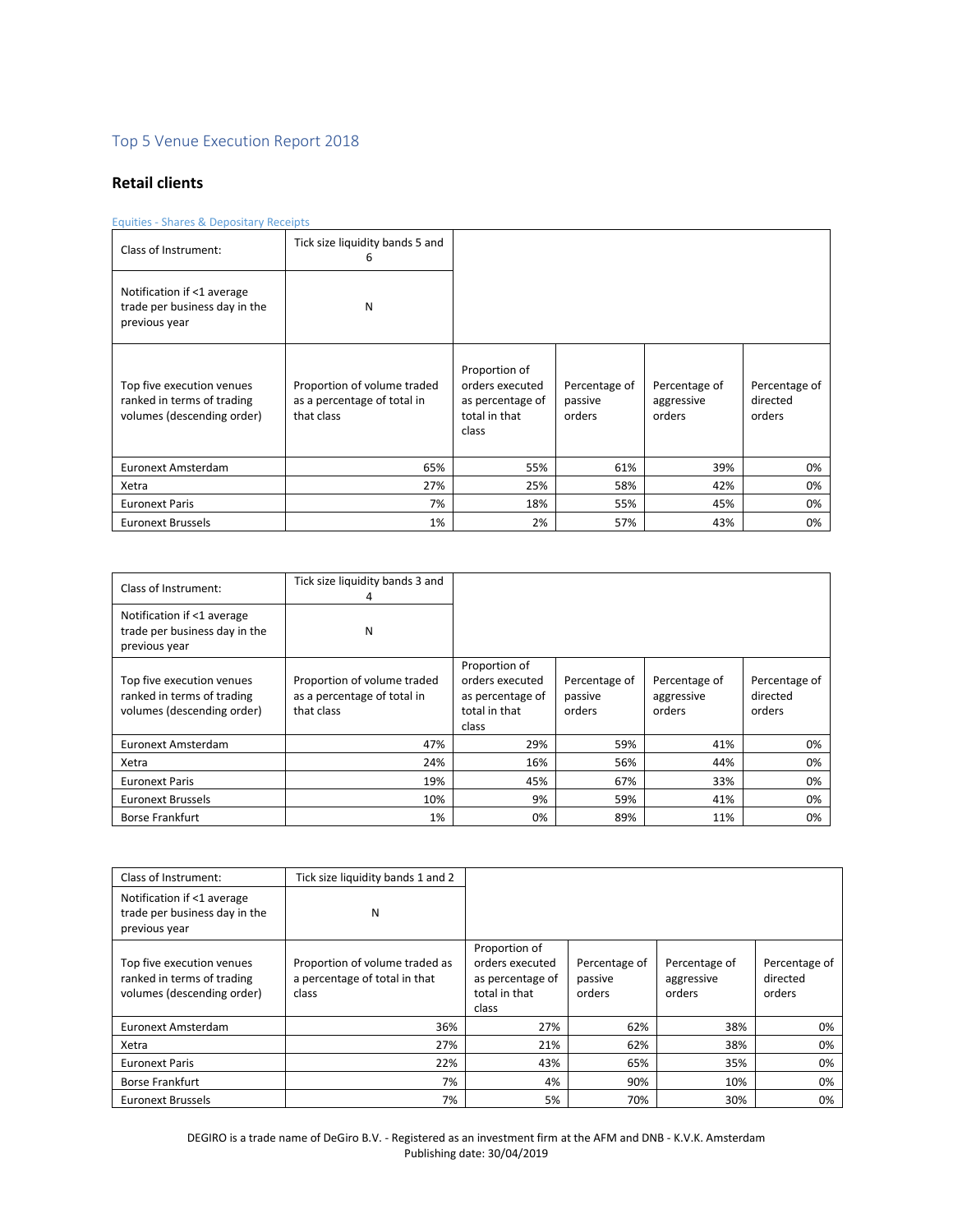## Debt instruments

| Class of Instrument:                                                                  | Debt instruments                                                         |                                                                                |                                    |                                       |                                     |
|---------------------------------------------------------------------------------------|--------------------------------------------------------------------------|--------------------------------------------------------------------------------|------------------------------------|---------------------------------------|-------------------------------------|
| Notification if <1 average<br>trade per business day in the<br>previous year          | N                                                                        |                                                                                |                                    |                                       |                                     |
| Top five execution venues<br>ranked in terms of trading<br>volumes (descending order) | Proportion of volume traded as<br>a percentage of total in that<br>class | Proportion of<br>orders executed<br>as percentage of<br>total in that<br>class | Percentage of<br>passive<br>orders | Percentage of<br>aggressive<br>orders | Percentage of<br>directed<br>orders |
| Euronext Amsterdam                                                                    | 74%                                                                      | 75%                                                                            | 63%                                | 37%                                   | 0%                                  |
| <b>Borse Frankfurt</b>                                                                | 19%                                                                      | 15%                                                                            | 99%                                | 1%                                    | 0%                                  |
| <b>Euronext Paris</b>                                                                 | 4%                                                                       | 7%                                                                             | 85%                                | 15%                                   | 0%                                  |
| Euronext Lisbon                                                                       | 1.4%                                                                     | 2%                                                                             | 84%                                | 16%                                   | 0%                                  |
| <b>Euronext Brussels</b>                                                              | 1.3%                                                                     | 1%                                                                             | 62%                                | 38%                                   | 0%                                  |

# Interest rates derivatives

| Class of Instrument:                                                                  | Interest rates derivatives                                               |                                                                                |                                    |                                       |                                     |
|---------------------------------------------------------------------------------------|--------------------------------------------------------------------------|--------------------------------------------------------------------------------|------------------------------------|---------------------------------------|-------------------------------------|
| Notification if <1 average<br>trade per business day in the<br>previous year          |                                                                          |                                                                                |                                    |                                       |                                     |
| Top five execution venues<br>ranked in terms of trading<br>volumes (descending order) | Proportion of volume traded as<br>a percentage of total in that<br>class | Proportion of<br>orders executed<br>as percentage of<br>total in that<br>class | Percentage of<br>passive<br>orders | Percentage of<br>aggressive<br>orders | Percentage of<br>directed<br>orders |
|                                                                                       |                                                                          |                                                                                |                                    |                                       |                                     |

# Credit rates derivatives

| Class of Instrument:                                                                  | Credit rates derivatives                                                 |                                                                                |                                    |                                       |                                     |
|---------------------------------------------------------------------------------------|--------------------------------------------------------------------------|--------------------------------------------------------------------------------|------------------------------------|---------------------------------------|-------------------------------------|
| Notification if <1 average<br>trade per business day in the<br>previous year          |                                                                          |                                                                                |                                    |                                       |                                     |
| Top five execution venues<br>ranked in terms of trading<br>volumes (descending order) | Proportion of volume traded as<br>a percentage of total in that<br>class | Proportion of<br>orders executed<br>as percentage of<br>total in that<br>class | Percentage of<br>passive<br>orders | Percentage of<br>aggressive<br>orders | Percentage of<br>directed<br>orders |
|                                                                                       |                                                                          |                                                                                |                                    |                                       |                                     |

### Currency derivatives

| Class of Instrument:                                                                  | Currency derivatives                                                     |                                                                                |                                    |                                       |                                     |
|---------------------------------------------------------------------------------------|--------------------------------------------------------------------------|--------------------------------------------------------------------------------|------------------------------------|---------------------------------------|-------------------------------------|
| Notification if <1 average<br>trade per business day in the<br>previous year          |                                                                          |                                                                                |                                    |                                       |                                     |
| Top five execution venues<br>ranked in terms of trading<br>volumes (descending order) | Proportion of volume traded as<br>a percentage of total in that<br>class | Proportion of<br>orders executed<br>as percentage of<br>total in that<br>class | Percentage of<br>passive<br>orders | Percentage of<br>aggressive<br>orders | Percentage of<br>directed<br>orders |
|                                                                                       |                                                                          |                                                                                |                                    |                                       |                                     |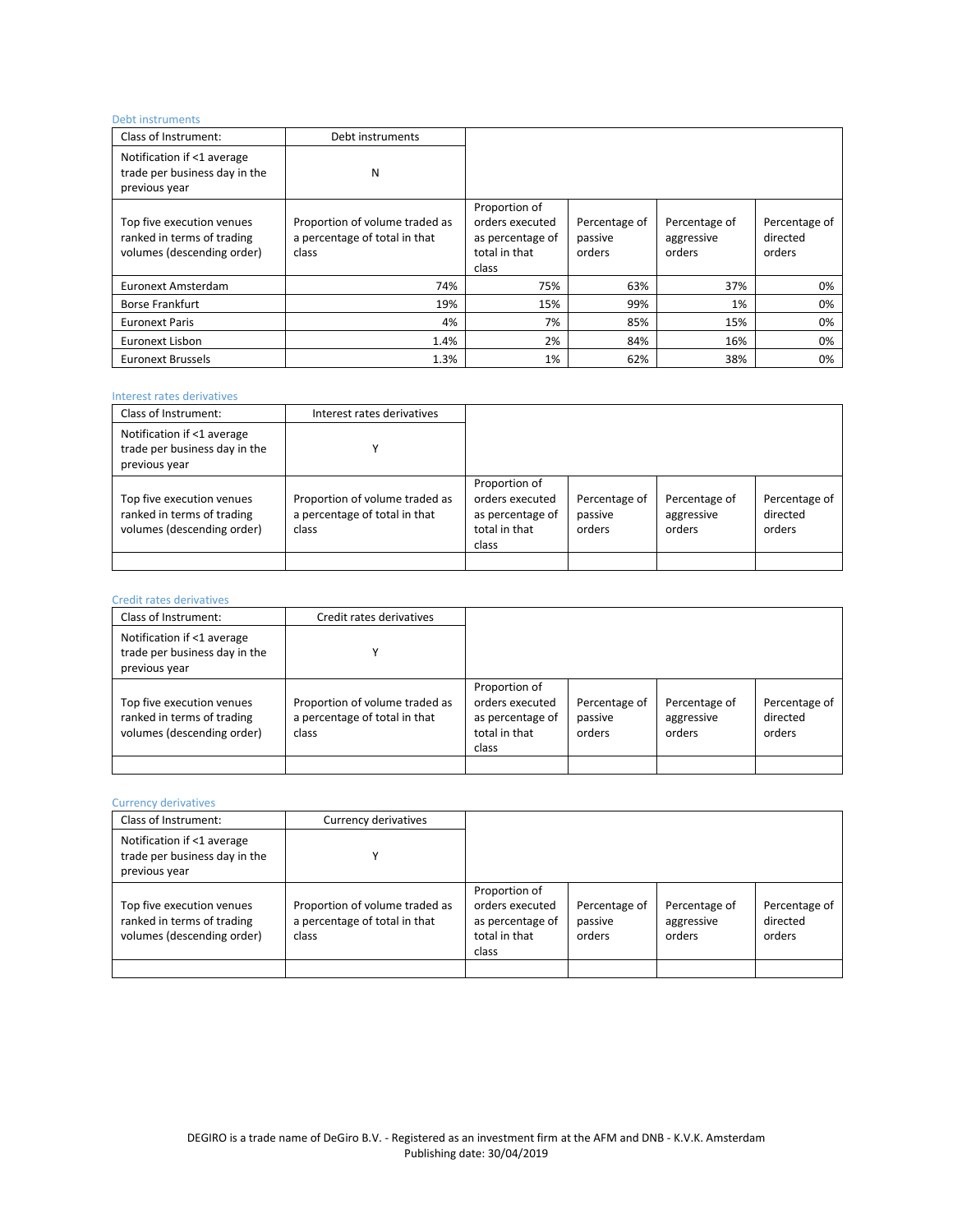### Structured finance instruments

| Class of Instrument:                                                                  | Structured finance instruments                                           |                                                                                |                                    |                                       |                                     |
|---------------------------------------------------------------------------------------|--------------------------------------------------------------------------|--------------------------------------------------------------------------------|------------------------------------|---------------------------------------|-------------------------------------|
| Notification if <1 average<br>trade per business day in the<br>previous year          | N                                                                        |                                                                                |                                    |                                       |                                     |
| Top five execution venues<br>ranked in terms of trading<br>volumes (descending order) | Proportion of volume traded as<br>a percentage of total in that<br>class | Proportion of<br>orders executed<br>as percentage of<br>total in that<br>class | Percentage of<br>passive<br>orders | Percentage of<br>aggressive<br>orders | Percentage of<br>directed<br>orders |
| Euronext Amsterdam                                                                    | 86.84%                                                                   | 85%                                                                            | 83%                                | 17%                                   | 0%                                  |
| <b>Euronext Paris</b>                                                                 | 10.84%                                                                   | 13%                                                                            | 70%                                | 30%                                   | 0%                                  |
| <b>Euronext Brussels</b>                                                              | 2.29%                                                                    | 2%                                                                             | 85%                                | 15%                                   | 0%                                  |
| Euronext Lisbon                                                                       | 0.03%                                                                    | 0%                                                                             | 80%                                | 20%                                   | 0%                                  |

### Equity Derivatives

| Class of Instrument:                                                                  | <b>Equity Derivatives</b>                                                             |                                                                                |                                    |                                       |                                     |
|---------------------------------------------------------------------------------------|---------------------------------------------------------------------------------------|--------------------------------------------------------------------------------|------------------------------------|---------------------------------------|-------------------------------------|
| Notification if <1 average<br>trade per business day in the<br>previous year          | N                                                                                     |                                                                                |                                    |                                       |                                     |
| Top five execution venues<br>ranked in terms of trading<br>volumes (descending order) | Proportion of volume traded as<br>a percentage of total in that<br>class <sup>*</sup> | Proportion of<br>orders executed<br>as percentage of<br>total in that<br>class | Percentage of<br>passive<br>orders | Percentage of<br>aggressive<br>orders | Percentage of<br>directed<br>orders |
| <b>Euronext NYSE Liffe</b>                                                            | 81.1%                                                                                 | 14%                                                                            | 60%                                | 40%                                   | 0%                                  |
| Eurex                                                                                 | 17.7%                                                                                 | 86%                                                                            | 73%                                | 27%                                   | 0%                                  |
| Nasdag Derivatives Markets                                                            | 1.1%                                                                                  | 0%                                                                             | 69%                                | 31%                                   | 0%                                  |
| Borsa Italiana Derivatives                                                            | 0.2%                                                                                  | 0%                                                                             | 61%                                | 39%                                   | 0%                                  |

\*Based on number of contracts traded

# Securitized Derivatives

| Class of Instrument:                                                                  | <b>Securitized Derivatives</b>                                           |                                                                                |                                    |                                       |                                     |
|---------------------------------------------------------------------------------------|--------------------------------------------------------------------------|--------------------------------------------------------------------------------|------------------------------------|---------------------------------------|-------------------------------------|
| Notification if <1 average<br>trade per business day in the<br>previous year          | N                                                                        |                                                                                |                                    |                                       |                                     |
| Top five execution venues<br>ranked in terms of trading<br>volumes (descending order) | Proportion of volume traded as<br>a percentage of total in that<br>class | Proportion of<br>orders executed<br>as percentage of<br>total in that<br>class | Percentage of<br>passive<br>orders | Percentage of<br>aggressive<br>orders | Percentage of<br>directed<br>orders |
| <b>Borse Frankfurt</b>                                                                | 94.728%                                                                  | 96%                                                                            | 76%                                | 24%                                   | 0%                                  |
| <b>Euronext Paris</b>                                                                 | 3.947%                                                                   | 3%                                                                             | 69%                                | 31%                                   | 0%                                  |
| Euronext Amsterdam                                                                    | 1.295%                                                                   | 0%                                                                             | 94%                                | 6%                                    | 0%                                  |
| Euronext Lisbon                                                                       | 0.029%                                                                   | 0%                                                                             | 89%                                | 11%                                   | 0%                                  |
| <b>Euronext Brussels</b>                                                              | 0.001%                                                                   | 0%                                                                             | 61%                                | 39%                                   | 0%                                  |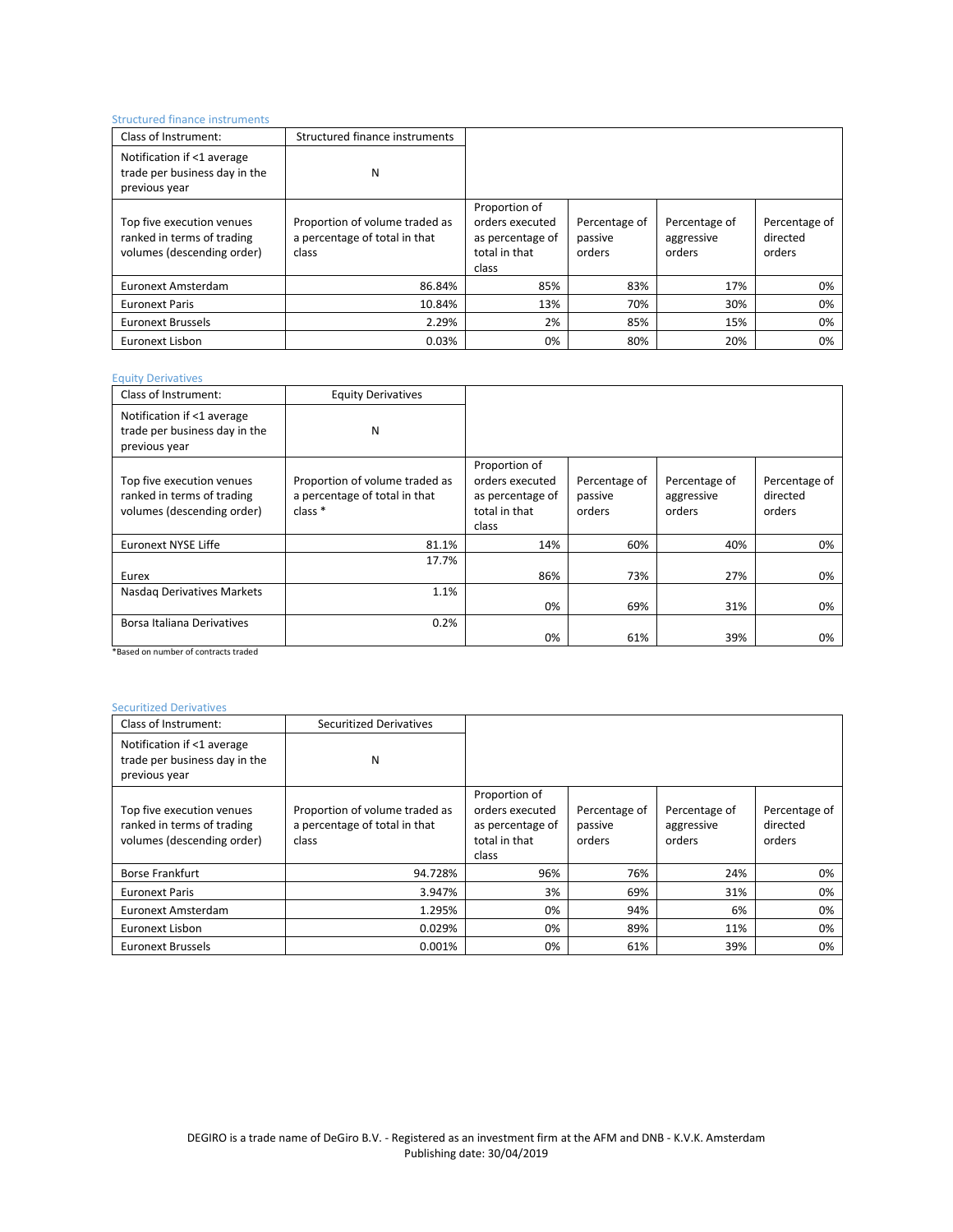## Commodities derivatives and emission allowances Derivatives

| Class of Instrument:                                                                  | Commodities derivatives and<br>emission allowances Derivatives           |                                                                                |                                    |                                       |                                     |
|---------------------------------------------------------------------------------------|--------------------------------------------------------------------------|--------------------------------------------------------------------------------|------------------------------------|---------------------------------------|-------------------------------------|
| Notification if <1 average<br>trade per business day in the<br>previous year          |                                                                          |                                                                                |                                    |                                       |                                     |
| Top five execution venues<br>ranked in terms of trading<br>volumes (descending order) | Proportion of volume traded as<br>a percentage of total in that<br>class | Proportion of<br>orders executed<br>as percentage of<br>total in that<br>class | Percentage of<br>passive<br>orders | Percentage of<br>aggressive<br>orders | Percentage of<br>directed<br>orders |
|                                                                                       |                                                                          |                                                                                |                                    |                                       |                                     |

### Contracts for difference

| Class of Instrument:                                                                  | Contracts for difference                                                 |                                                                                |                                    |                                       |                                     |
|---------------------------------------------------------------------------------------|--------------------------------------------------------------------------|--------------------------------------------------------------------------------|------------------------------------|---------------------------------------|-------------------------------------|
| Notification if <1 average<br>trade per business day in the<br>previous year          |                                                                          |                                                                                |                                    |                                       |                                     |
| Top five execution venues<br>ranked in terms of trading<br>volumes (descending order) | Proportion of volume traded as<br>a percentage of total in that<br>class | Proportion of<br>orders executed<br>as percentage of<br>total in that<br>class | Percentage of<br>passive<br>orders | Percentage of<br>aggressive<br>orders | Percentage of<br>directed<br>orders |
|                                                                                       |                                                                          |                                                                                |                                    |                                       |                                     |

#### Exchange traded products (ETFs, ETNs and ETCs)

| Class of Instrument:                                                                  | Exchange traded products<br>(ETFs, ETNs and ETCs)                        |                                                                                |                                    |                                       |                                     |
|---------------------------------------------------------------------------------------|--------------------------------------------------------------------------|--------------------------------------------------------------------------------|------------------------------------|---------------------------------------|-------------------------------------|
| Notification if <1 average<br>trade per business day in the<br>previous year          | N                                                                        |                                                                                |                                    |                                       |                                     |
| Top five execution venues<br>ranked in terms of trading<br>volumes (descending order) | Proportion of volume traded as<br>a percentage of total in that<br>class | Proportion of<br>orders executed<br>as percentage of<br>total in that<br>class | Percentage of<br>passive<br>orders | Percentage of<br>aggressive<br>orders | Percentage of<br>directed<br>orders |
| Euronext Amsterdam                                                                    | 49.65%                                                                   | 55%                                                                            | 51%                                | 49%                                   | 0%                                  |
| Xetra                                                                                 | 32.12%                                                                   | 27%                                                                            | 50%                                | 50%                                   | 0%                                  |
| <b>Euronext Paris</b>                                                                 | 17.70%                                                                   | 17%                                                                            | 50%                                | 50%                                   | 0%                                  |
| <b>Borse Frankfurt</b>                                                                | 0.48%                                                                    | 0%                                                                             | 81%                                | 19%                                   | 0%                                  |
| Euronext Lisbon                                                                       | 0.04%                                                                    | 0%                                                                             | 50%                                | 50%                                   | 0%                                  |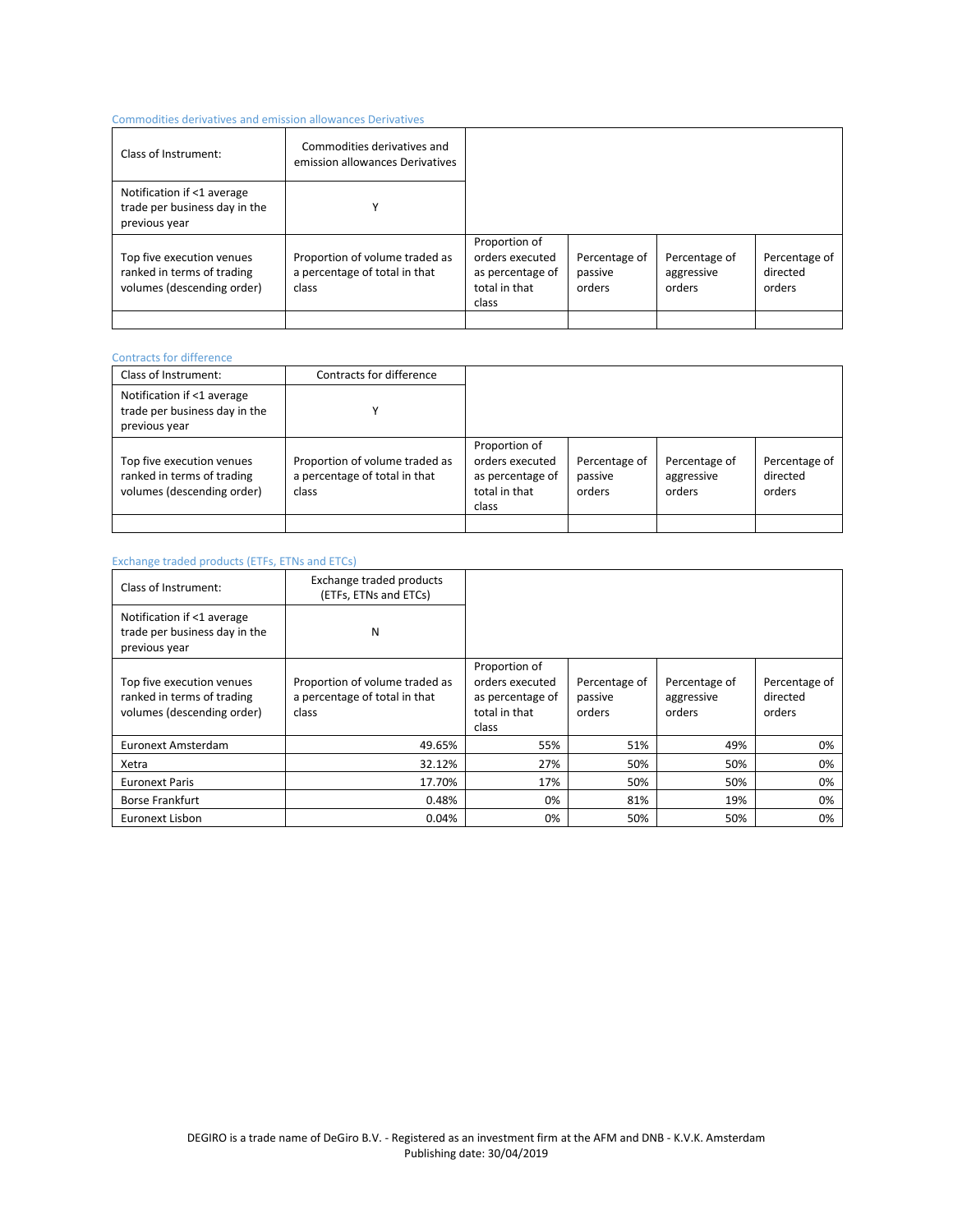# **Professional clients**

Equities - Shares & Depositary Receipts

| Class of Instrument:                                                                  | Tick size liquidity bands 5 and 6                                        |                                                                                |                                 |                                       |                                     |
|---------------------------------------------------------------------------------------|--------------------------------------------------------------------------|--------------------------------------------------------------------------------|---------------------------------|---------------------------------------|-------------------------------------|
| Notification if <1 average trade per<br>business day in the previous year             | N                                                                        |                                                                                |                                 |                                       |                                     |
| Top five execution venues ranked<br>in terms of trading volumes<br>(descending order) | Proportion of volume traded as<br>a percentage of total in that<br>class | Proportion of<br>orders executed<br>as percentage<br>of total in that<br>class | Percentage of<br>passive orders | Percentage of<br>aggressive<br>orders | Percentage of<br>directed<br>orders |
| Euronext Amsterdam                                                                    | 51%                                                                      | 59%                                                                            | 69%                             | 31%                                   | 0%                                  |
| Xetra                                                                                 | 30%                                                                      | 23%                                                                            | 42%                             | 58%                                   | 0%                                  |
| <b>Euronext Paris</b>                                                                 | 19%                                                                      | 16%                                                                            | 47%                             | 53%                                   | 0%                                  |
| <b>Euronext Brussels</b>                                                              | 1%                                                                       | 2%                                                                             | 37%                             | 63%                                   | 0%                                  |
|                                                                                       |                                                                          |                                                                                |                                 |                                       |                                     |

| Class of Instrument:                                                                  | Tick size liquidity bands 3 and 4                                        |                                                                                |                                 |                                       |                                     |
|---------------------------------------------------------------------------------------|--------------------------------------------------------------------------|--------------------------------------------------------------------------------|---------------------------------|---------------------------------------|-------------------------------------|
| Notification if <1 average trade per<br>business day in the previous year             | N                                                                        |                                                                                |                                 |                                       |                                     |
| Top five execution venues ranked<br>in terms of trading volumes<br>(descending order) | Proportion of volume traded as<br>a percentage of total in that<br>class | Proportion of<br>orders executed<br>as percentage<br>of total in that<br>class | Percentage of<br>passive orders | Percentage of<br>aggressive<br>orders | Percentage of<br>directed<br>orders |
| Euronext Amsterdam                                                                    | 69.5%                                                                    | 60%                                                                            | 57%                             | 43%                                   | 0%                                  |
| Xetra                                                                                 | 16.8%                                                                    | 15%                                                                            | 41%                             | 59%                                   | 0%                                  |
| <b>Euronext Paris</b>                                                                 | 8.2%                                                                     | 16%                                                                            | 43%                             | 57%                                   | 0%                                  |
| <b>Euronext Brussels</b>                                                              | 5.3%                                                                     | 8%                                                                             | 58%                             | 42%                                   | 0%                                  |
| <b>Borse Frankfurt</b>                                                                | 0.2%                                                                     | 0%                                                                             | 100%                            | 0%                                    | 0%                                  |

| Class of Instrument:                                                                  | Tick size liquidity bands 1 and 2                                        |                                                                                |                                 |                                       |                                     |
|---------------------------------------------------------------------------------------|--------------------------------------------------------------------------|--------------------------------------------------------------------------------|---------------------------------|---------------------------------------|-------------------------------------|
| Notification if <1 average trade per<br>business day in the previous year             |                                                                          |                                                                                |                                 |                                       |                                     |
| Top five execution venues ranked<br>in terms of trading volumes<br>(descending order) | Proportion of volume traded as<br>a percentage of total in that<br>class | Proportion of<br>orders executed<br>as percentage<br>of total in that<br>class | Percentage of<br>passive orders | Percentage of<br>aggressive<br>orders | Percentage of<br>directed<br>orders |
| Euronext Amsterdam                                                                    | 64%                                                                      | 42%                                                                            | 17%                             | 83%                                   | 0%                                  |
| Xetra                                                                                 | 22%                                                                      | 19%                                                                            | 36%                             | 64%                                   | 0%                                  |
| <b>Euronext Paris</b>                                                                 | 12%                                                                      | 28%                                                                            | 35%                             | 65%                                   | 0%                                  |
| <b>Borse Frankfurt</b>                                                                | 2%                                                                       | 7%                                                                             | 80%                             | 20%                                   | 0%                                  |
| <b>Euronext Brussels</b>                                                              | 0.3%                                                                     | 3%                                                                             | 50%                             | 50%                                   | 0%                                  |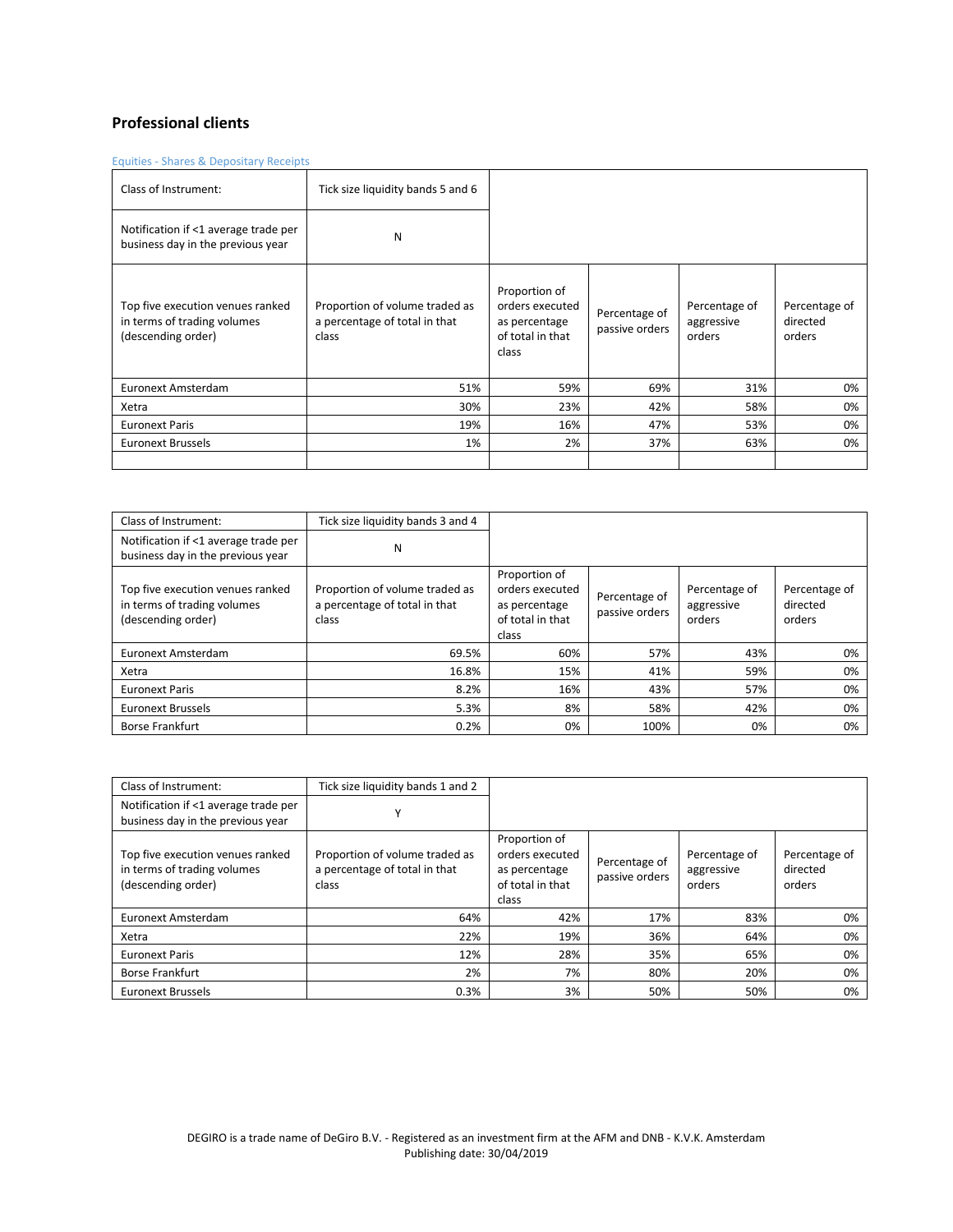# Debt instruments

| Class of Instrument:                                                                  | Debt instruments                                                         |                                                                                |                                 |                                       |                                     |
|---------------------------------------------------------------------------------------|--------------------------------------------------------------------------|--------------------------------------------------------------------------------|---------------------------------|---------------------------------------|-------------------------------------|
| Notification if <1 average trade per<br>business day in the previous year             | $\checkmark$                                                             |                                                                                |                                 |                                       |                                     |
| Top five execution venues ranked<br>in terms of trading volumes<br>(descending order) | Proportion of volume traded as<br>a percentage of total in that<br>class | Proportion of<br>orders executed<br>as percentage<br>of total in that<br>class | Percentage of<br>passive orders | Percentage of<br>aggressive<br>orders | Percentage of<br>directed<br>orders |
| <b>Borse Frankfurt</b>                                                                | 88%                                                                      | 74%                                                                            | 100%                            | 0%                                    | 0%                                  |
| <b>Euronext Paris</b>                                                                 | 8%                                                                       | 7%                                                                             | 57%                             | 43%                                   | 0%                                  |
| Euronext Amsterdam                                                                    | 4%                                                                       | 19%                                                                            | 56%                             | 44%                                   | 0%                                  |
|                                                                                       |                                                                          |                                                                                |                                 |                                       |                                     |

### Interest rates derivatives

| Class of Instrument:                                                                  | Interest rates derivatives                                               |                                                                                |                                 |                                       |                                     |
|---------------------------------------------------------------------------------------|--------------------------------------------------------------------------|--------------------------------------------------------------------------------|---------------------------------|---------------------------------------|-------------------------------------|
| Notification if <1 average trade per<br>business day in the previous year             |                                                                          |                                                                                |                                 |                                       |                                     |
| Top five execution venues ranked<br>in terms of trading volumes<br>(descending order) | Proportion of volume traded as<br>a percentage of total in that<br>class | Proportion of<br>orders executed<br>as percentage<br>of total in that<br>class | Percentage of<br>passive orders | Percentage of<br>aggressive<br>orders | Percentage of<br>directed<br>orders |
|                                                                                       |                                                                          |                                                                                |                                 |                                       |                                     |

# Credit rates derivatives

| Class of Instrument:                                                                  | Credit rates derivatives                                                 |                                                                                |                                 |                                       |                                     |
|---------------------------------------------------------------------------------------|--------------------------------------------------------------------------|--------------------------------------------------------------------------------|---------------------------------|---------------------------------------|-------------------------------------|
| Notification if <1 average trade per<br>business day in the previous year             |                                                                          |                                                                                |                                 |                                       |                                     |
| Top five execution venues ranked<br>in terms of trading volumes<br>(descending order) | Proportion of volume traded as<br>a percentage of total in that<br>class | Proportion of<br>orders executed<br>as percentage<br>of total in that<br>class | Percentage of<br>passive orders | Percentage of<br>aggressive<br>orders | Percentage of<br>directed<br>orders |
|                                                                                       |                                                                          |                                                                                |                                 |                                       |                                     |

#### Currency derivatives

| Class of Instrument:                                                                  | Currency derivatives                                                     |                                                                                |                                 |                                       |                                     |
|---------------------------------------------------------------------------------------|--------------------------------------------------------------------------|--------------------------------------------------------------------------------|---------------------------------|---------------------------------------|-------------------------------------|
| Notification if <1 average trade per<br>business day in the previous year             |                                                                          |                                                                                |                                 |                                       |                                     |
| Top five execution venues ranked<br>in terms of trading volumes<br>(descending order) | Proportion of volume traded as<br>a percentage of total in that<br>class | Proportion of<br>orders executed<br>as percentage<br>of total in that<br>class | Percentage of<br>passive orders | Percentage of<br>aggressive<br>orders | Percentage of<br>directed<br>orders |
|                                                                                       |                                                                          |                                                                                |                                 |                                       |                                     |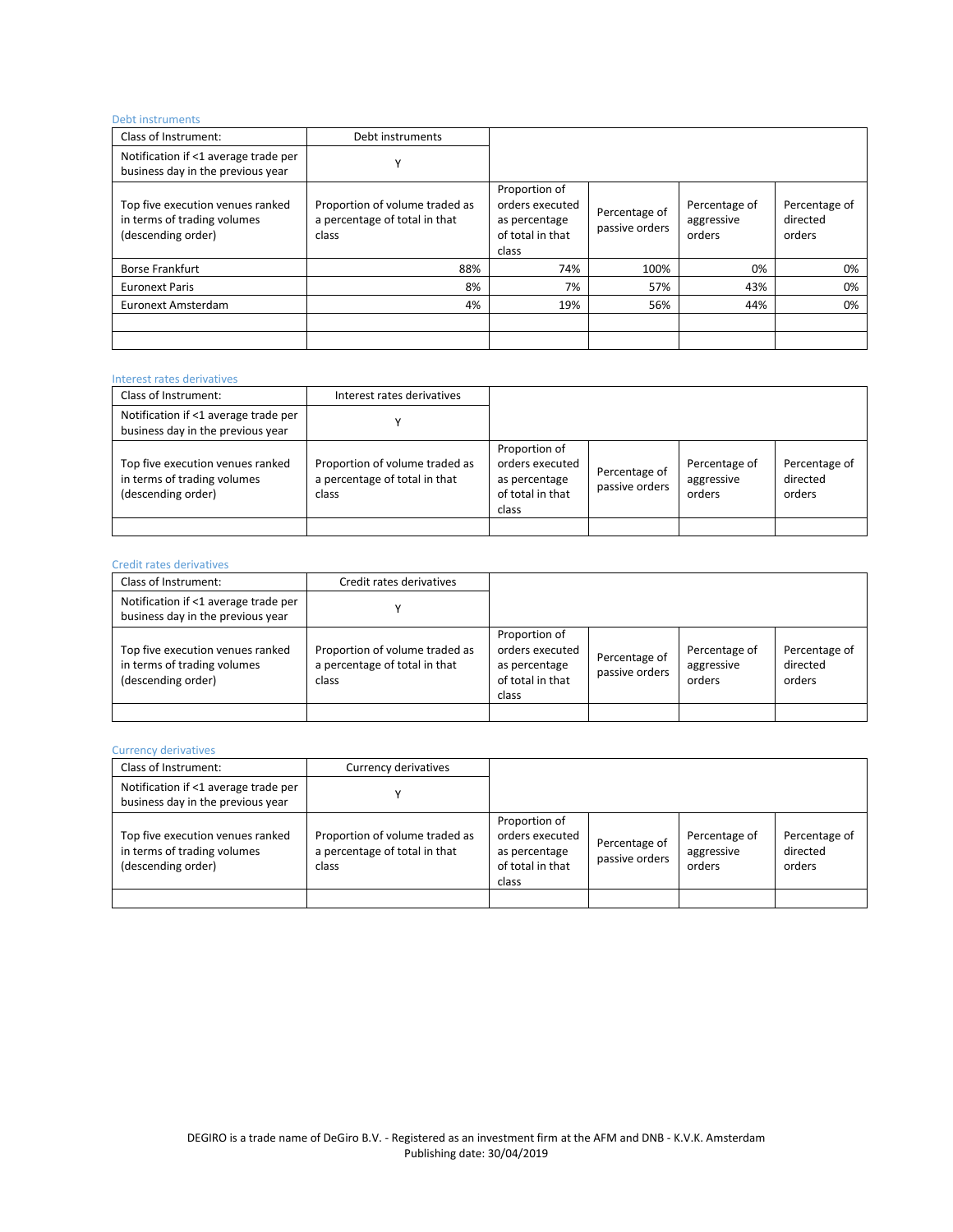# Structured finance instruments

| Class of Instrument:                                                                  | Structured finance instruments                                           |                                                                          |                                 |                                       |                                     |
|---------------------------------------------------------------------------------------|--------------------------------------------------------------------------|--------------------------------------------------------------------------|---------------------------------|---------------------------------------|-------------------------------------|
| Notification if <1 average trade per<br>business day in the previous year             |                                                                          |                                                                          |                                 |                                       |                                     |
| Top five execution venues ranked<br>in terms of trading volumes<br>(descending order) | Proportion of volume traded as<br>a percentage of total in that<br>class | Proportion of orders<br>executed as percentage<br>of total in that class | Percentage of<br>passive orders | Percentage of<br>aggressive<br>orders | Percentage of<br>directed<br>orders |
| Euronext Amsterdam                                                                    | 86.835%                                                                  | 93%                                                                      | 92%                             | 8%                                    | 0%                                  |
| <b>Euronext Paris</b>                                                                 | 10.842%                                                                  | 5%                                                                       | 100%                            | 0%                                    | 0%                                  |
| <b>Euronext Brussels</b>                                                              | 2.295%                                                                   | 2%                                                                       | 100%                            | 0%                                    | 0%                                  |
| Euronext Lisbon                                                                       | 0.028%                                                                   |                                                                          |                                 |                                       |                                     |

## Equity Derivatives

| Class of Instrument:                                                                  | <b>Equity Derivatives</b>                                                |                                                                                |                                 |                                       |                                     |
|---------------------------------------------------------------------------------------|--------------------------------------------------------------------------|--------------------------------------------------------------------------------|---------------------------------|---------------------------------------|-------------------------------------|
| Notification if <1 average trade per<br>business day in the previous year             | Ν                                                                        |                                                                                |                                 |                                       |                                     |
| Top five execution venues ranked<br>in terms of trading volumes<br>(descending order) | Proportion of volume traded as<br>a percentage of total in that<br>class | Proportion of<br>orders executed<br>as percentage<br>of total in that<br>class | Percentage of<br>passive orders | Percentage of<br>aggressive<br>orders | Percentage of<br>directed<br>orders |
| <b>Euronext NYSE Liffe</b>                                                            | 81.1%                                                                    | 8%                                                                             | 72%                             | 28%                                   | 0%                                  |
| Eurex                                                                                 | 17.7%                                                                    | 92%                                                                            | 66%                             | 34%                                   | 0%                                  |
| Nasdag Derivatives Markets                                                            | 1.1%                                                                     | 0%                                                                             | 0%                              | 100%                                  | 0%                                  |
| Borsa Italiana Derivatives                                                            | 0.2%                                                                     |                                                                                |                                 |                                       |                                     |

#### Securitized Derivatives

| Class of Instrument:                                                                  | <b>Securitized Derivatives</b>                                           |                                                                                |                                 |                                       |                                     |
|---------------------------------------------------------------------------------------|--------------------------------------------------------------------------|--------------------------------------------------------------------------------|---------------------------------|---------------------------------------|-------------------------------------|
| Notification if <1 average trade per<br>business day in the previous year             | v                                                                        |                                                                                |                                 |                                       |                                     |
| Top five execution venues ranked in<br>terms of trading volumes<br>(descending order) | Proportion of volume traded as<br>a percentage of total in that<br>class | Proportion of<br>orders executed<br>as percentage<br>of total in that<br>class | Percentage of<br>passive orders | Percentage of<br>aggressive<br>orders | Percentage of<br>directed<br>orders |
| <b>Borse Frankfurt</b>                                                                | 99.9986%                                                                 | 94%                                                                            | 97%                             | 3%                                    | 0%                                  |
| <b>Euronext Paris</b>                                                                 | 0.0011%                                                                  | 4%                                                                             | 0%                              | 100%                                  | 0%                                  |
| Euronext Amsterdam                                                                    | 0.0003%                                                                  | 2%                                                                             | 67%                             | 33%                                   | 0%                                  |
|                                                                                       |                                                                          |                                                                                |                                 |                                       |                                     |

#### Commodities derivatives and emission allowances Derivatives

| Class of Instrument:                                                                  | Commodities derivatives and<br>emission allowances Derivatives           |                                                                                |                                 |                                       |                                     |
|---------------------------------------------------------------------------------------|--------------------------------------------------------------------------|--------------------------------------------------------------------------------|---------------------------------|---------------------------------------|-------------------------------------|
| Notification if <1 average trade per<br>business day in the previous year             |                                                                          |                                                                                |                                 |                                       |                                     |
| Top five execution venues ranked in<br>terms of trading volumes<br>(descending order) | Proportion of volume traded as<br>a percentage of total in that<br>class | Proportion of<br>orders executed<br>as percentage<br>of total in that<br>class | Percentage of<br>passive orders | Percentage of<br>aggressive<br>orders | Percentage of<br>directed<br>orders |
|                                                                                       |                                                                          |                                                                                |                                 |                                       |                                     |